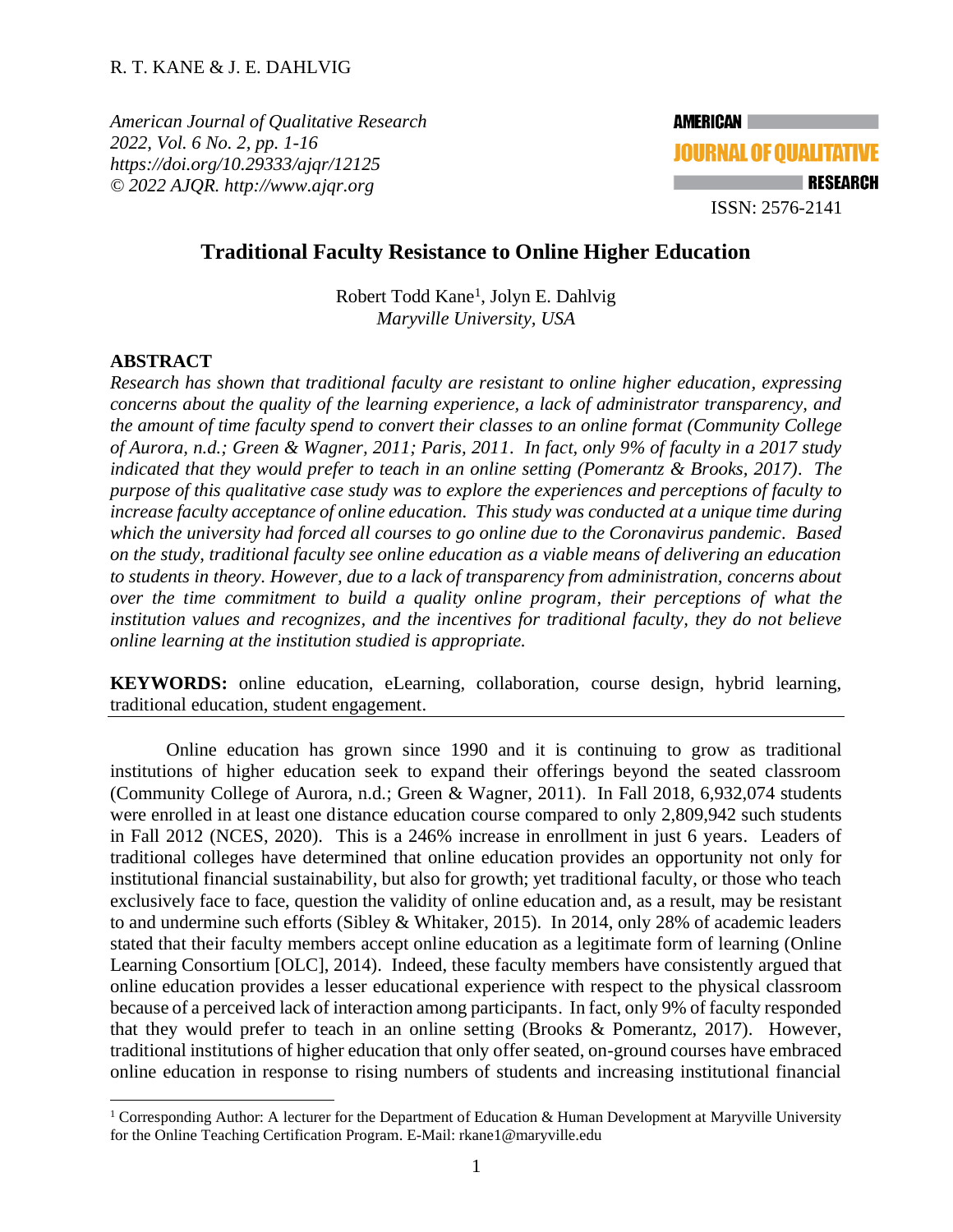needs, despite faculty resistance (Green & Wagner, 2011; Paris, 2011). Evidence supports the notion that online education is necessary for the future viability of even the most successful postsecondary institutions (Ubell, 2020).

Researchers have identified reasons why online learning is necessary to meet student needs. Flexibility is one of the reasons cited, as students do not need to go to a seated class at a specific time (Community College of Aurora, n.d.; Erstad, 2017). More specifically, because work schedules may prevent students from enrolling in certain classes, online flexibility can expedite their degree earning process. Another benefit of online learning is that it promotes ongoing social interaction that students may miss in the traditional classroom (Erstad, 2017). In fact, online students can engage their peers every day of the week at the time that works best for them, rather than waiting for the next classroom discussion, which may not occur for several days (Fain, 2019).

Considering the noted benefits of online education, academic leaders need to identify strategies to promote greater acceptance of this paradigm among traditional faculty (Baltaru & Soysal, 2017). The growth of online education is significant and is unlikely to slow down, as it is more convenient for students, offers an opportunity for institutional growth, and allows for the enrollment of students who would otherwise be unable to access higher education opportunities (Open Education Database, 2018). The future growth of traditional institutions requires faculty to teach online courses and support the institution's online program (Open Education Database, 2018). This was even more necessary in the age of COVID-19, as this study was conducted at the start of the pandemic when many institutions were forced to adopt online education. This qualitative study provides an examination of strategies to promote greater acceptance of online education among traditional faculty.

## **Theoretical Framework**

Kotter (1995) proposed a method for managing change, known as the 8-step process to accelerate change, which can reduce faculty resistance to online education. In the original model, Kotter explained why transformation efforts fail and some of the common errors (Kotter, 1995. This serves as the theoretical framework for this study.

Building on the previous model, Kotter (2014) revisited these errors and determined that there are eight actions that any organization can take to accelerate change within it and to minimize resistance, namely creating a sense of urgency, building a guiding coalition, forming a strategic vision, enlisting volunteers, enabling actions by removing barriers, generating short-term wins, sustaining acceleration, and instituting change. This model closely mirrors the original one but, instead of identifying what an organization has failed to do, it focuses on what it can do preemptively. Understanding what an organization can do to help to minimize resistance to change and to push it forward can result not only in faculty accepting online higher education, but also in administrators seeing its value.

Creating a sense of urgency is the most important step in Kotter's model, as it relates to adopting online higher education and reducing faculty resistance to online learning, and it promotes the idea of the organization becoming aware of an existing problem and prioritizing the need to resolve it (Kotter, 2014). Kotter estimated that at least 75% of a company's management must support a change for it to be successful, as a lack of support from management translates into a lack of support from employees (Kotter, 2014). Without a sense of urgency, the organization will see no need to embrace online higher education and may maintain this position until the organization is too far behind to catch up with its competitors. Bridges (2009) supported this notion by affirming that to unfreeze the culture, an organization must start by creating a sense of urgency as described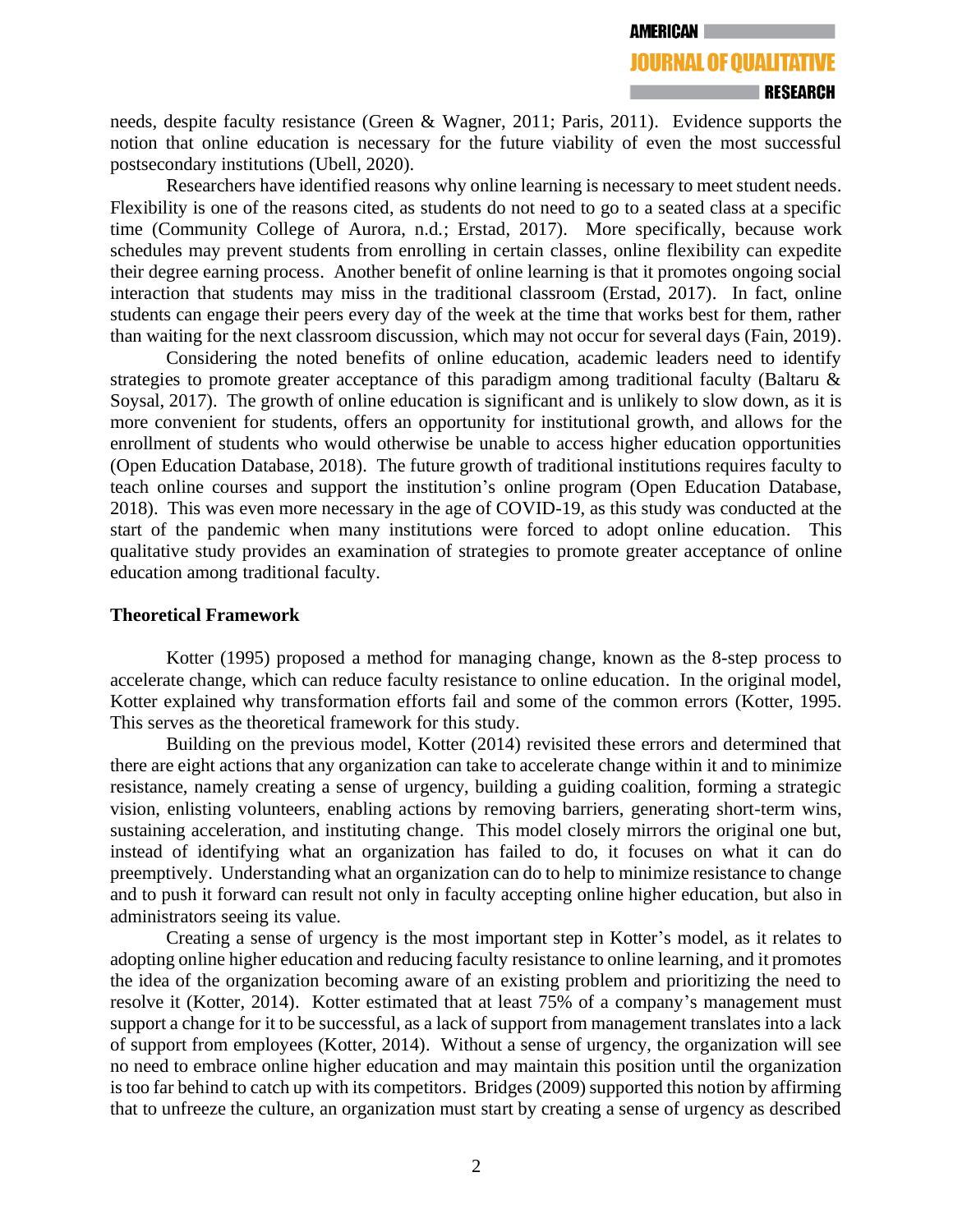in the Bridges 3-stage process. Leaders need to recognize the need for change, provide context for the change, and communicate that change across the institution (Dahlvig, 2017).

Although other steps in Kotter's model will be necessary for the success of online higher education, the adoption of online education is momentum-based rather than based solely on a model (Kotter, 2014). According to Kotter's model, if there is a sense of urgency, a vision, and a guiding coalition, then the volunteers will come and there will be a reduction in or elimination of barriers. The short-term wins will be easily recognizable as the program slowly starts to see the development of a plethora of online courses and the program will largely sustain itself. It is also possible to apply Kezar's (2014) model of reasons for the need for change in higher education, as it focuses specifically on change within this institutional setting. Higher education, more than ever before, is changing rapidly, and failure to embrace these changes can result in the institution falling behind its competitors (Kezar, 2014). Institutions that fail to change are likely to see declining student enrollments and lower revenues, and they could potentially close.

Kezar's (2014) model includes eight reasons why higher education needs to engage in change proactively, but there are four important areas for transformational changes: the connection of higher education to the global economy, greater public investment and a greater sense of accountability, increasingly diverse students who experience campuses differently, and the internationalization of campuses. Online higher education immediately addresses the first two points as it allows students from anywhere in the world to enroll, which in turn enables the institution to compete on a global scale without needing to create physical campuses. Online education also involves public investment in that the development of a quality program that encourages more students to attend universities will appeal to investors. Additionally, it responds to the increasingly diverse student population, as not all students can attend traditional learning environments due to personal and professional obligations (Flowers & Baltzer, 2006). Higher education instead fails when it focuses on one program or service, without rethinking the organizational structures and culture to support new students (Kezar, 2014).

#### **Historical Background**

Online education has grown since 1990 and it continues to grow as traditional institutions of higher education seek to expand their offerings beyond the seated classroom (Community College of Aurora, n.d.; Green & Wagner, 2011). In Fall 2018, 6,932,074 students were enrolled in at least one distance education course, compared only 2,809,942 such students in Fall 2012 (NCES, 2020). This is a 246% increase in enrollment in just 6 years. Online education has established a legitimate presence in higher education. However, the rise of online education began well before the 2009 boom in online learning. Advocates for online education stated that it would be the future of higher education, allowing institutions to enter new markets and providing an opportunity for revenue growth well beyond what is possible at a traditional campus (Green & Wagner, 2011). Nevertheless, some faculty have resisted change. Resistance to change is not a new phenomenon, and there are several theories that can inform positive pathways for change facilitators. People respond to change, risks, and new technology in different ways, which leads to questions on how traditional faculty view change and their willingness to accept new technology within higher education.

Current research has explained faculty resistance to online higher education and how to improve acceptance across the board. Online education is more advanced than ever, and students enjoy the ability to attend live sessions, meet virtually with their peers, and earn an education from the comfort of their homes. However, faculty remain concerned that students are being short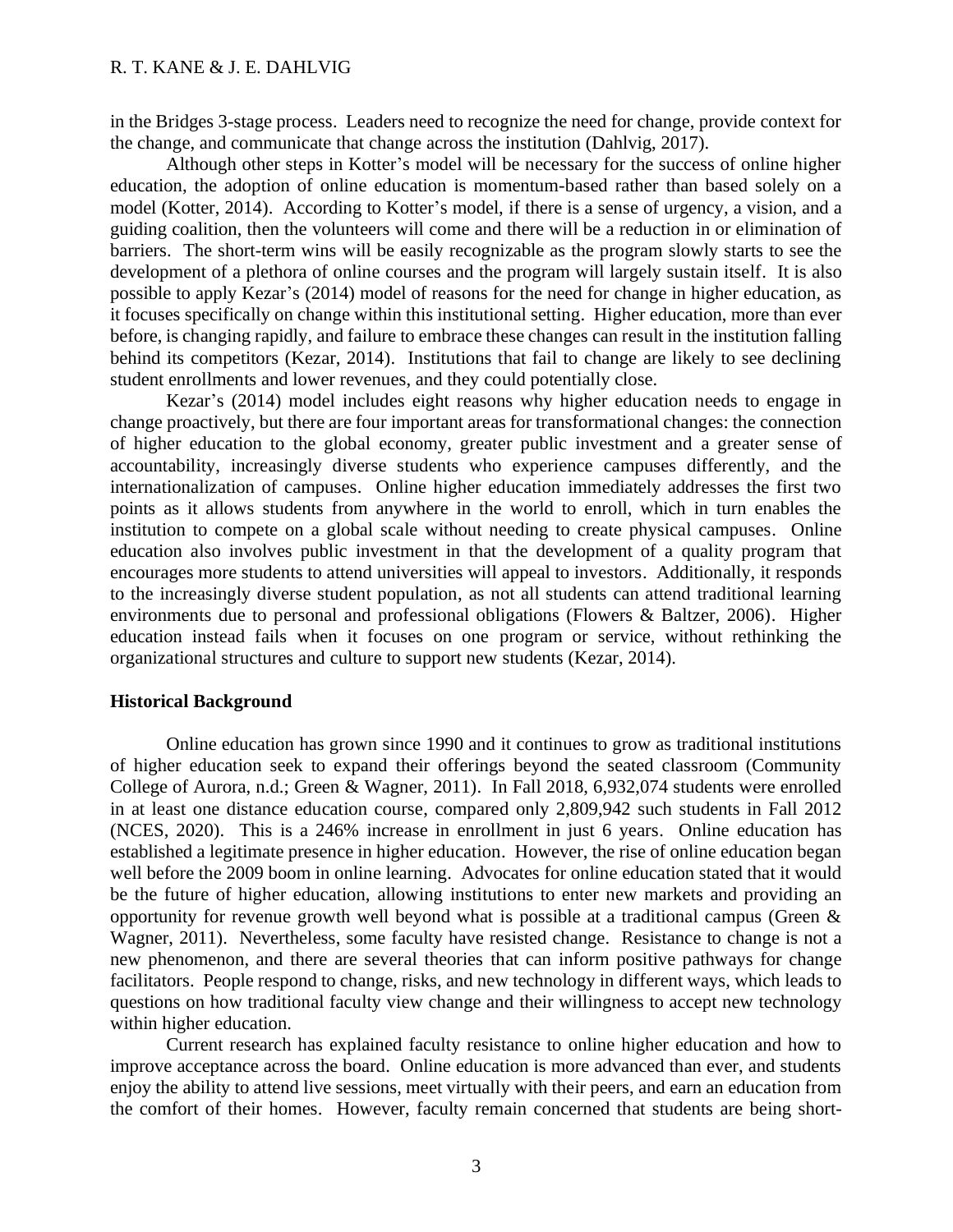changed in that they may not be receiving an education that is equivalent to a seated class (Archibald, 2017).

In 2014 only 28% of academic leaders stated that their faculty members accept online education as a legitimate form of learning (OLC, 2014). This may mean that less than one third of faculty members are willing to consider implementing online learning, as they do not see it as an effective means of delivering the content they have prepared for the class. The OLC's 2017 report tells a similar story. There was no significant change in the number of faculty members who considered online education a legitimate form of learning, meaning that approximately one third of faculty continue to believe that students who are enrolling in a distance education program are receiving a lower quality education (OLC, 2017).

In addition to the concerns associated with quality, faculty have listed several other reasons that they are resistant to online education. Another concern faculty had linked to implementing an online platform is that it is excessively time consuming with little payoff. Faculty see online teaching as a burden rather than something that will help to enhance their experience in facilitating the course, as well as the students' experience in taking the course (Khalil, 2013). In fact, the top concern in a survey of faculty in relation to teaching online was that they would have an increased workload (Lloyd, Byrne, & McCoy, 2012). While redesigning a course for an online platform may take some time on the front end, there does not seem to be enough evidence to suggest that the payoff will not be worth the resources put into developing the course. There is a growing demand for online courses, and institutions recognize that need. However, the number of faculty members committed to developing and teaching these courses using an online platform is lagging behind (Lloyd et al., 2012).

Finally, there is the concern that instructors will lose the personal connections they can establish with students in a face-to-face environment (Lloyd et al., 2012). Much online instruction is through text-based communications and, while there may be live video lectures, the amount of personal time each student receives with the instructor in the online class is less than in a face-toface class by default. However, the amount of potential personal time with the student is greater since students can e-mail or call their instructors at any time during the week rather than having to wait until the next meeting date.

# **Faculty Resistance to Online Education**

A survey completed by Educause in 2017 involved 157 institutions and received responses from 13,451 faculty members on this same topic. The key findings from this report were that nearly 50% of faculty members agreed that online education does nothing to enhance the student's learning and may even hinder it, but they believed that using a variety of teaching methods they would help them to become better instructors (Brooks & Pomerantz, 2017). Despite nearly 50% of faculty indicating that online education is not helpful or is detrimental to learning, the faculty were quite happy with the use of technology, with 71% rating their experience with technology as excellent. They indicated that they believed that technology would enhance and improve their teaching. Thus, it seems that there is a disconnect between the perception of the technology that enables online education and the perception of online education itself.

The most critical piece of technology used in online student learning is the learning management system provided by the institution. If the learning management system is not being used effectively, then that could affect how faculty perceive the quality of the education that students are receiving in an online course. Only 30% of faculty respondents indicated using the learning management system to facilitate an online class, while 80% of used it only to post a syllabus and push out course material (Brooks & Pomerantz, 2017). Similarly, 75% of faculty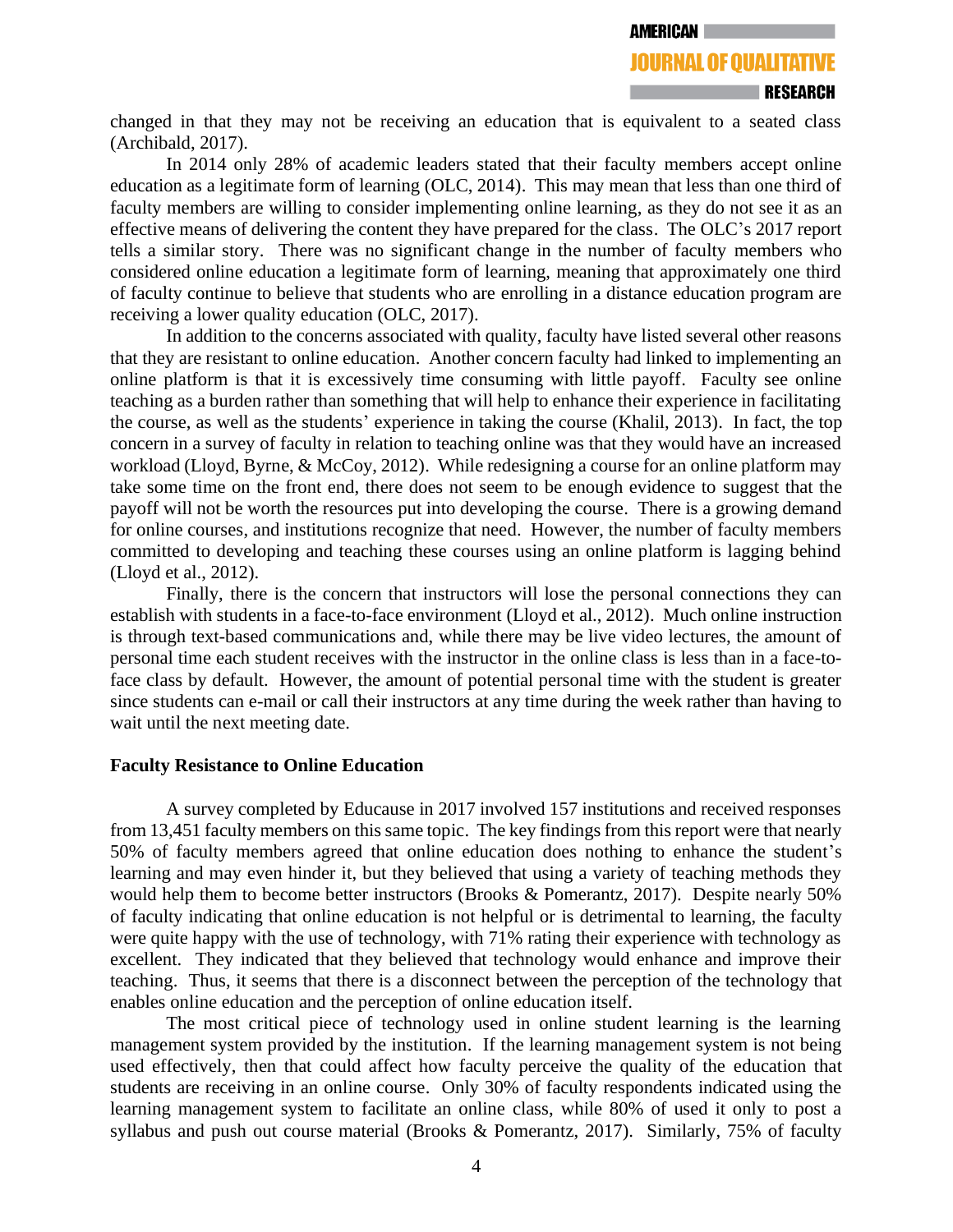utilized the learning management system to send out assignments and enter grades (Brooks & Pomerantz, 2017).

Writing the syllabus and providing handouts are basic class functions, but faculty members relied instead on the seated class to provide the lecture material and to facilitate classroom discussion. This trend supports the idea that faculty like to use the technology that makes online learning possible but, due to their perceptions of online education, they are not willing to adopt it or consider it a legitimate form of learning. In fact, only 9% of faculty responded that they would prefer to teach in an online setting. These results require more research on how to increase the number of faculty who utilize online education and perhaps even prefer it as a means of delivering content further, especially in light of the trend showing that students prefer online education over the traditional class.

Traditional faculty would better serve students by being willing to accept online higher education (Arenas-Gaitan, Rondan-Cataluna, & Ramirez-Correa, 2010). Both Kotter's (1995) and Kezar's (2014) theories of change can help to facilitate this shift. Based on Kotter's model, if there is a sense of urgency, a vision, and a guiding coalition, then the organization will have the foundation it needs to reduce faculty resistance to online higher education (Kezar, 2014; Kotter, 2014). There are known concerns in adopting online education, and these concerns will change how faculty react to the implementation of online higher education. Their reactions to change will include passively resisting it, aggressively resisting it, or embracing it (Kotter & Schlesinger, 2008). By using Kotter's (1995) and Kezar's models for change, this study examined what institutions can do to reduce traditional faculty resistance to the introduction of online higher education in a specific higher education setting, as well as how these findings can be applicable to other universities.

#### **COVID-19 and Online Education**

Online education has been under observation for quite some time and has steadily grown, but in 2020, COVID-19 forced institutions either to adopt online learning or to close until further notice (Gallagher & Palmer, 2020). This rush to adopt online education exposed many faults and flaws in the online programming of higher education, especially in terms of financial support. Less than 5% of traditional college budgets go to technology and online course development. This is despite more than a third of students having taken an online course.

The institutions that were prepared promoted their online program. In fact, Princeton University, Williams College, Spelman College, and many other elite institutions offered discounted tuition to build their online programs. Another example is the University of Illinois which removed its traditional MBA program in favor of an online MBA at a third of the cost (Gallagher & Palmer, 2020). Georgia Tech took it a step further and offered a Master of Computer Science completely online for only \$7,000 exceeding 10,000 students just for the Fall 2020 term. This put pressure on other institutions to lower their prices or risk losing their student population.

After the Fall 2020 term, some institutions decided to open their doors. However, due to massive spikes in COVID cases, at least 20 major state and private institutions switched entirely to online learning for the foreseeable future (Burke, 2020). Some schools such as the University of Maryland and the University of Missouri opted to remain open through the end of the Fall semester 2020 and then to transition to online during Winter break prior to Spring term 2021. Without COVID, it is likely that many of these schools would have ignored or taken years to adopt online education. This sudden change highlighted just how unprepared many traditional institutions were for online learning.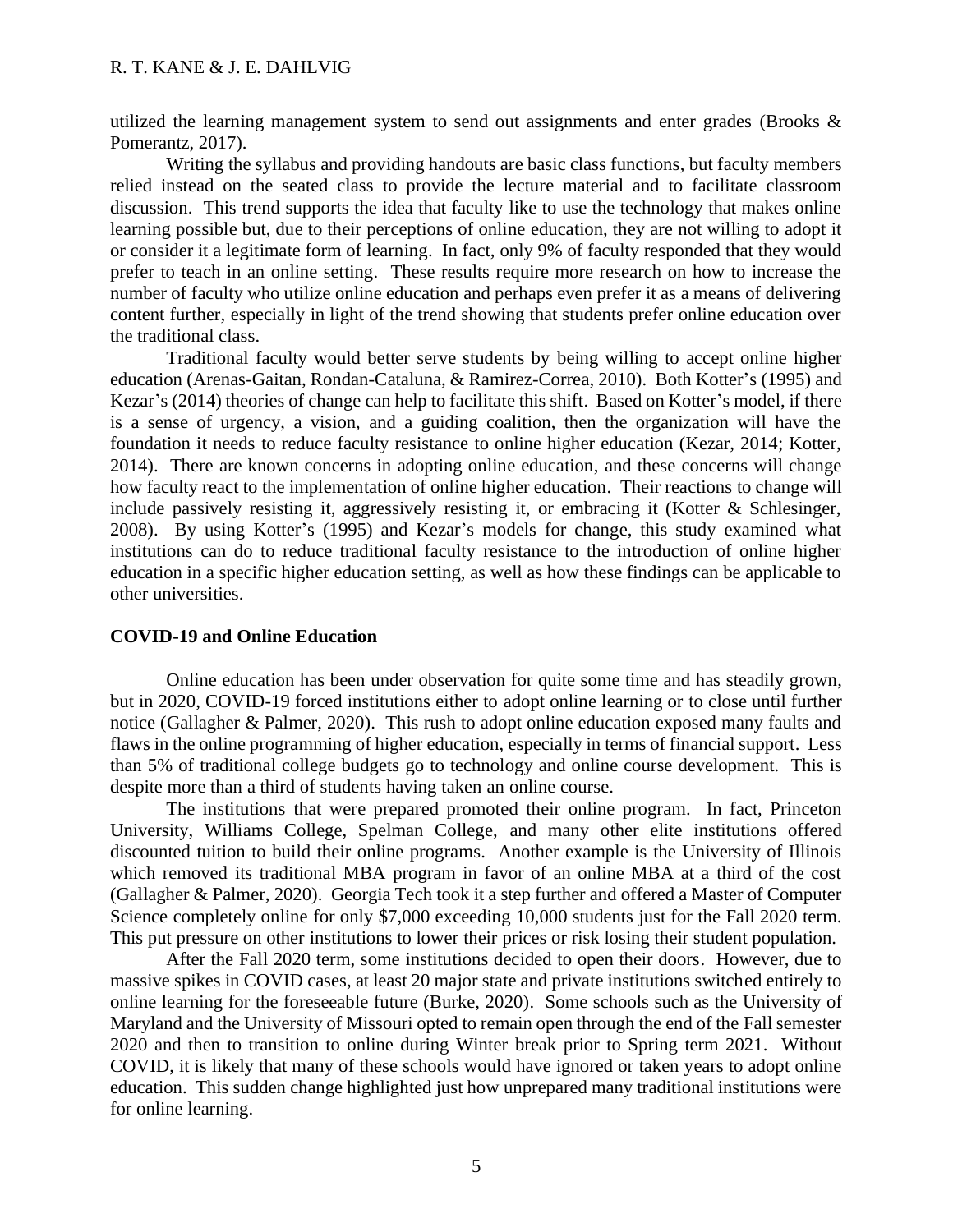## **Setting**

The present study took place at a land grant institution of higher education that has been offering traditional instruction for more than 100 years, primarily in a brick-and-mortar setting. However, in recent years and due to the coronavirus pandemic, the institution has been expanding its online course offerings. This study took place in March 2020 at the beginning of the Coronavirus pandemic and lasted until June 2020. Faculty members were surveyed and interviewed at a unique time wherein the University had forced *all* courses to go online.

The online program at the institution had existed for 6 years prior to the pandemic but it was slow to launch and there were gaps in priorities and training as, based on the faculty interview and surveys, administrators did not emphasize the importance of online education to faculty. This did not pose significant issues for the first 6 years, as online education was not mandatory and was seen as supplemental to traditional courses. However, the lack of emphasis and investment in online learning became apparent when the institution rushed to be fully online quickly due to COVID-19. The perspectives of faculty captured in this study are representative of this sudden shift in teaching modalities.

## **Methodology**

This study utilized a qualitative methodology that borrowed heavily from the case study (Yin, 2003) methodology to understand what faculty think or believe about online higher education, as well as some of the reasons why they may choose not to embrace this modality. Qualitative case studies explore complex phenomena within specific contexts and guidelines (Baxter & Jack, 2008). In a long-standing traditional higher education institution that recently launched a department devoted to online education, a case study methodology is appropriate to understand the complex process of requiring traditional faculty to convert courses to an online format. Additionally, Yin (2003) argued that a case study follows a constructivist paradigm, which means that the truth behind various issues is subject to one's perspective; understanding traditional faculty's perspective may yield important information to inform the future direction of online learning at the institution being studied.

# **Participants**

This study included all faculty with experience teaching in traditional higher education and who, within the last 12 months, converted their course into an online format or taught an online class for the university. Faculty needed to also have at least 3 years of experience teaching at the institution. Potential participants included 267 faculty members. The rationale for the criteria is that these faculty members need to have a background in traditional higher education and at least to have developed an online course before they can formulate thoughts about online higher education and why they believe it will either hinder or support student success.

### **Data Streams**

The first data stream was a survey, which comprised items on faculty members' demographics and open-ended questions to assess their understanding of online education. The researcher sent it during the Spring 2020 term to those with experience teaching both traditional and online courses who would be teaching online for the Fall 2020 term. Of the 267 surveys sent, 80 faculty responded.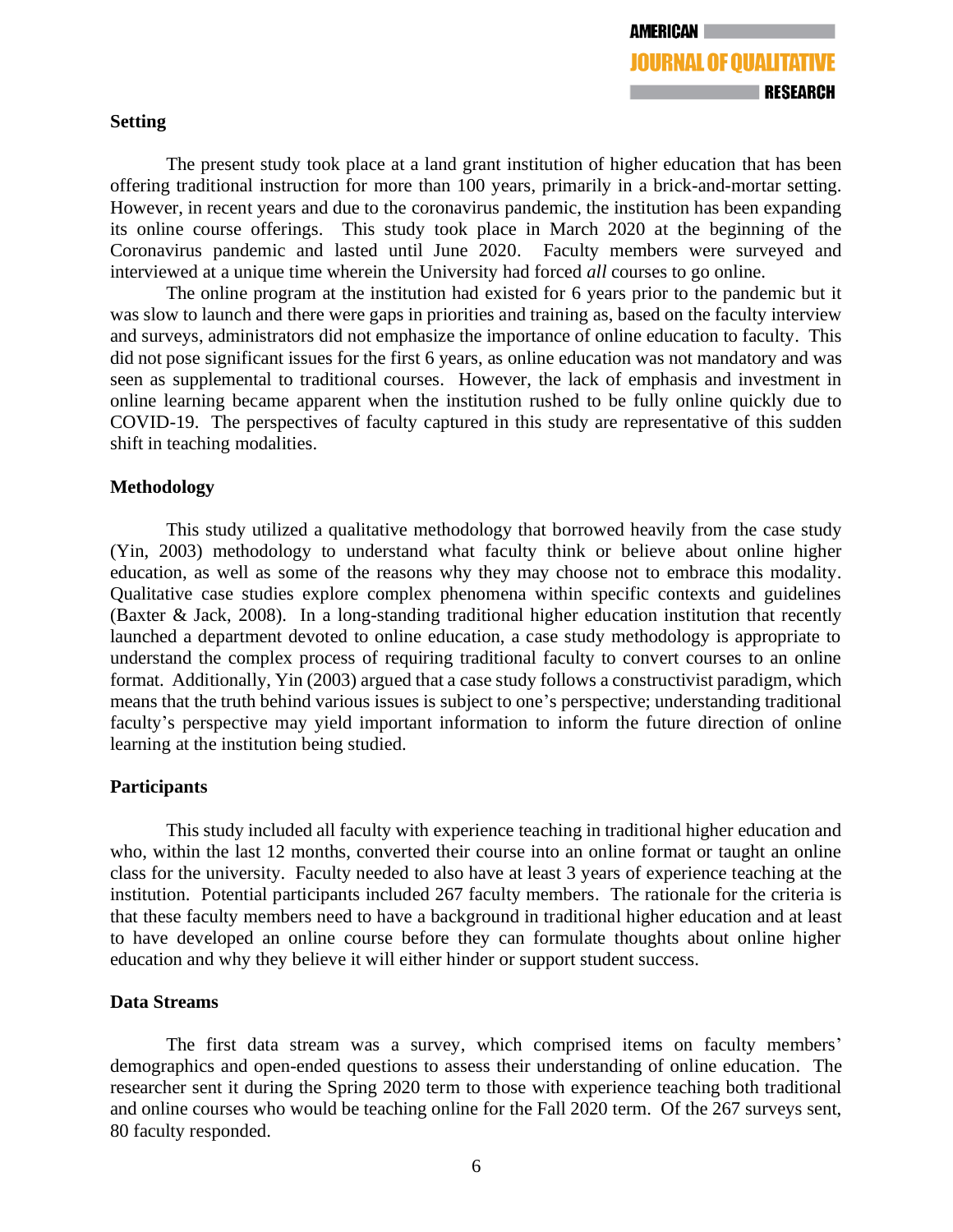The second data stream was an interview with 10 randomly selected faculty who completed the survey. The interviews captured stories and detailed responses, which was necessary to achieve a full picture of their perspectives of online learning.

#### **Data Analysis**

The researcher compared the interview results with the survey responses. The primary focus was to determine whether there were conflicting responses between the survey responses and the faculty members' interview responses. Pattern matching is one of the staples of data analysis in a case study (Yin, 2003). The idea of pattern matching is to understand whether the patterns found match the hypothesis or focus of the study.

In addition to pattern matching, coding was used to find themes and patterns in the respondent's answers. Coding is applicable to all qualitative research and involves identifying words or phrases that summarize a sentiment or idea conveyed through the data (Saldana, 2008). Survey responses and interview transcripts were thoroughly analyzed, and responses were grouped based on similar findings. Inductive coding was used, meaning that all codes were generated from the participants' data rather than existing research or prior knowledge. This provided an untainted view of the responses. The findings from the coding process were compared against the findings from the pattern-matching process.

The pattern-matching and coding processes identified three primary themes among faculty members. The process of conducting the interviews and reviewing the survey results revealed that faculty had concerns regarding the quality of student learning, the time investment necessary to facilitate an online course effectively, and a lack of understanding from administration as to what makes a quality online program.

#### **Trustworthiness**

To establish the validity of the data and trustworthiness, it is necessary to meet criteria. The first criterion is credibility, which refers to how grounded the study is in reality (Shenton 2004; Yin 2003). The issue of faculty resistance is grounded in reality and is demonstrated by the studies previously cited.

The second method that of establishing validity and trustworthiness is transferability. This is the idea that the findings of the study can be applied to other situations (Shenton 2004; Yin 2003). While this study focused on faculty resistance to online education at a specific institution, this survey and the results could be applied to any institution establishing an online program.

### **Quality of Student Learning**

Faculty in this study reported mixed feelings about online education. However, most agreed that it is a viable means of delivering an education as long as it benefits students who can continue to reach the intended learning outcomes and it allows faculty to deliver the same quality of content that they do in the traditional setting. Over 70% of faculty who completed the survey feel that administration does not fully understand or does not communicate the value of online education. Thus, convincing these faculty members that online education is the future of higher education has not had much success.

While all faculty who participated in the interviews do see online education as a viable option, other faculty members who completed the survey said that institutions should not adopt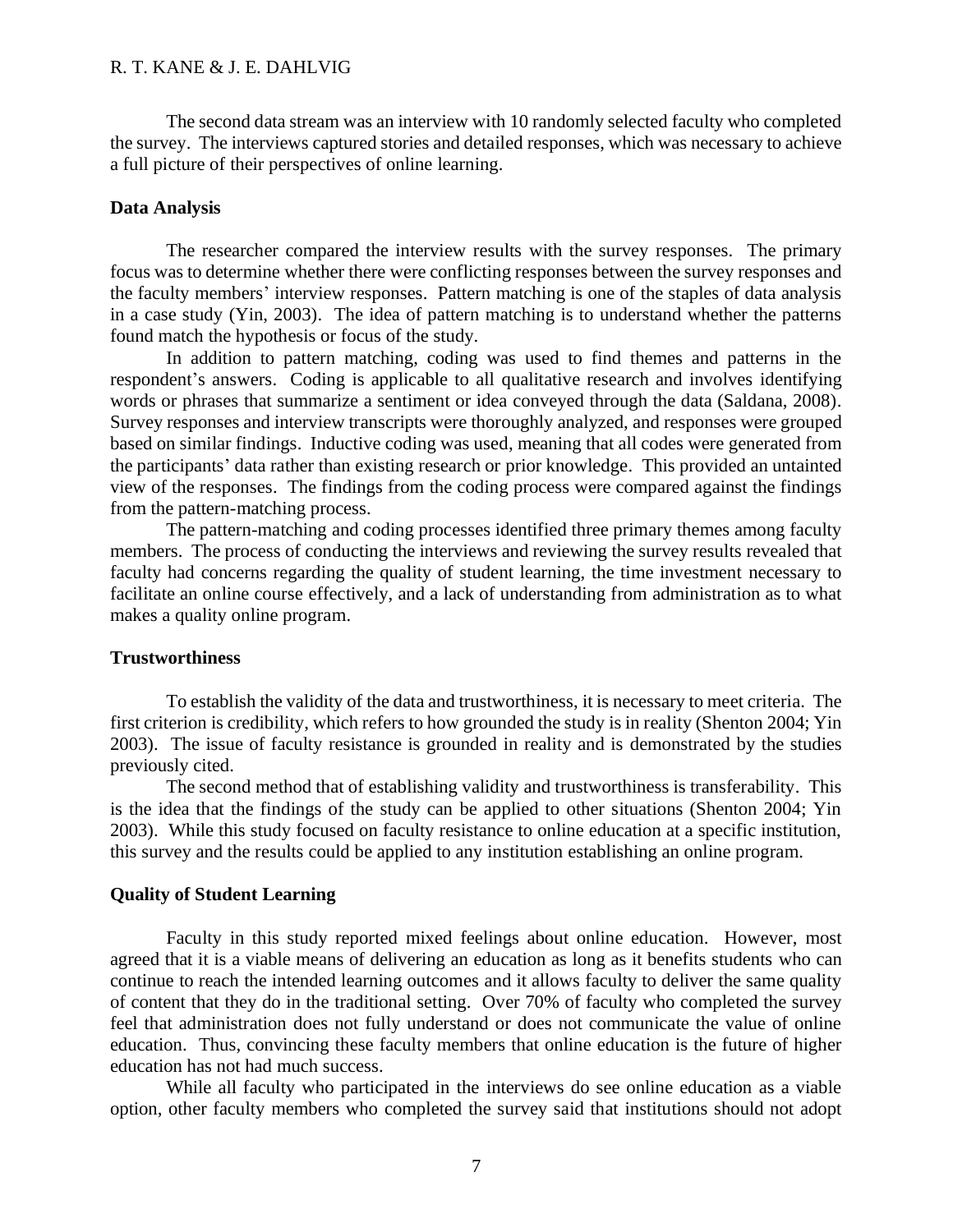online education. In particular, when expressing his feelings on this issue, John Smith indicated the following:

> *I don't think it should be encouraged. I don't think the experience is as good. I think it is a fine option, especially during the summer, which is when I have chosen it, to give the opportunity to students who might be away or working or interning during the day to be able to take a course asynchronously. My son has taken numerous classes online (prior to COVID-19 disruptions) and never felt like he got as much out of the experience, in terms of less opportunity to ask timely questions, less interaction with peers, and with faculty. For the many examples of synchronous online courses, that seems to be better for many classes as it enforces more discipline on a student (more like f2f), yet the degree of interaction is still limited. Many things cannot be done in that environment, or at least not to the same extent. For example, being able to walk around a campus to identify plants in a botany course or using teambased learning remotely. For those who just walk through PowerPoint slides in a class, it can be pretty easy. But for those who rely on back and forth or work out problems or draw out graphs and show changes, it is more difficult.*

Smith does not see online education as something that adds value to the student's degree program. Additionally, his comments are not unique, as 26 other faculty members had similar viewpoints, specifically that online education offers a lower quality education. One faculty member indicated that "we are adopting online teaching because of efficiency, not because we know it provides quality education." However, this view also depended on the course discipline or subject. For example, in the surveys, faculty agreed that subjects like math and science that require labs tend to be better suited to the traditional classroom due to the hands-on nature of these subjects. For example, John Smith stated the following:

> *For certain classes (labs, practicums) it really takes away from student experience/practice. Students these days learn better from hands-on experiences. This is harder to achieve through online learning. Plus, huge part of the educational experience takes place on campus but outside of classroom. Online class cannot cover those learning experiences for youth.*

Finally, faculty had an overwhelming concern that students were cheating in online courses. When asking a faculty member about academic dishonesty, she observed that "my working assumption when teaching online is that students are likely to be cheating on exams and assignments." The belief that students are cheating can make it difficult to assess student learning and engagement as methods of evaluation such as quizzes and worksheets become unviable. Additionally, all the faculty the researcher surveyed and interviewed are aware of options like the Lockdown Browser and proctoring but feel that these options invade student privacy by forcing them to show identification as well as the interiors of their homes.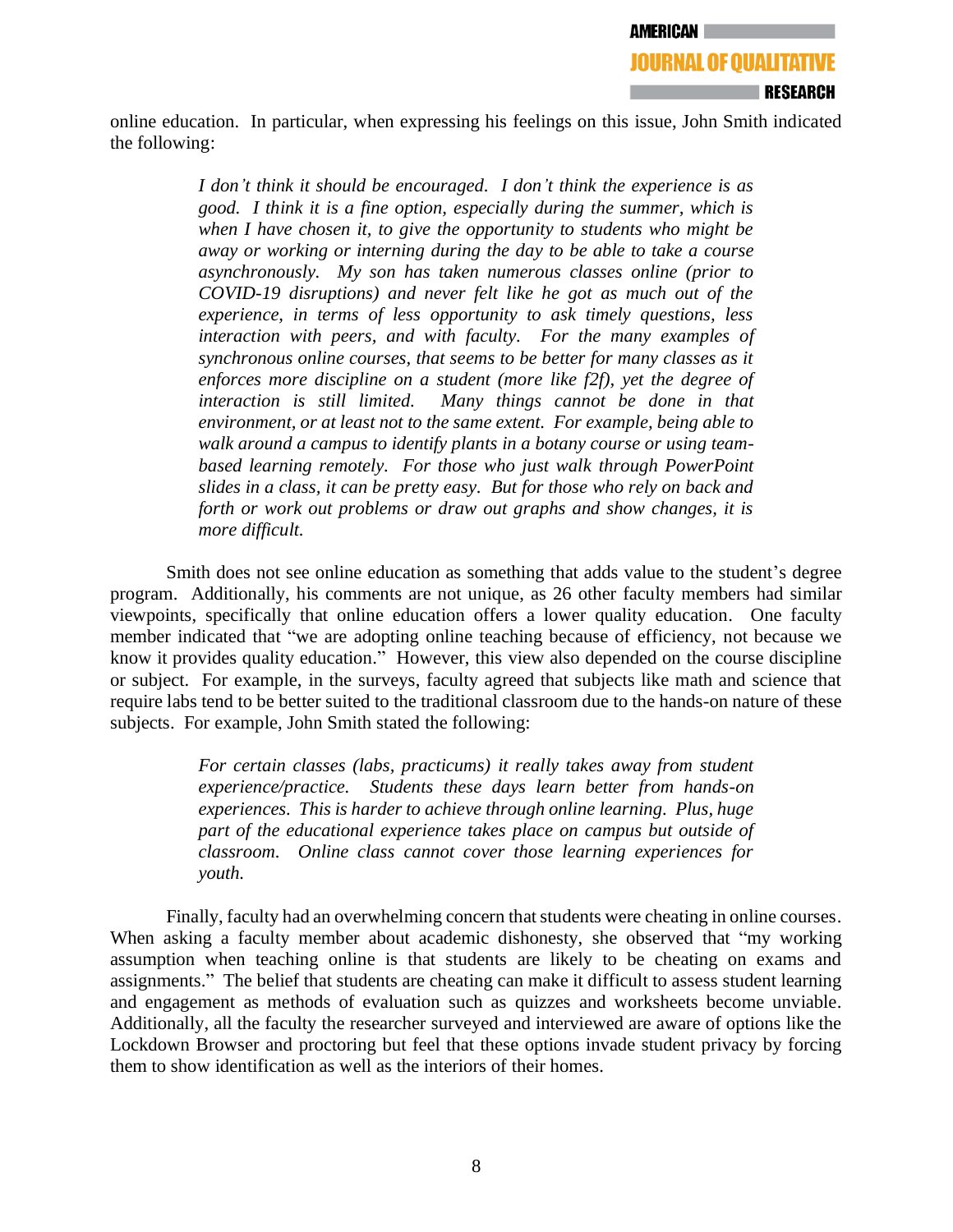## **Faculty Time Investment**

Another concern faculty raised was that online education requires a significantly higher time investment. For students to benefit the most from the online classroom, the faculty member needs to record lecture material, build meaningful assignments, and create opportunities for students to engage. Faculty can build material over time, but they need much of it at the start of the course. Some faculty also suggested that students taking an online course expect an instantaneous response, and faculty feel as though they are never truly finished with their workday for this reason. The ongoing need to communicate can create stress. John Williams affirmed the following about how he felt about the time he needed to manage an online course:

> *Facilitating meaningful online learning requires considerable investment of time because students encounter a wide range of problems from access issues to misunderstanding course content and assignments. Online students, for example, may not know how to use interactive course elements such as Voice Thread or Flip Grid, or they may not be able to complete assignments that require them to work with technology to create and upload digital media for course assignments.*

Faculty indicated that this time investment is the requirement for meaningful online learning.

Additionally, faculty mentioned that they just want to teach. They do not believe that they should be responsible for developing the course and creating video lectures. Instructors want to be able to teach in front a class and not work as part of the production team. This desire emerged clearly in a communication with John Smith who stated the following:

> *I would like to videotape myself teaching in a classroom. But I will not do it unless someone else takes care of the recording and processing. All I want to do is show up in a classroom or studio and teach away. Otherwise, it just takes too much time, and my research productivity is much, much, much, much more important to the University administration than my teaching prowess.*

Many faculty members said they do not mind bringing their course online but do not want to make the necessary investment. There is also the concern that administrators are not aware of how to build an effective online program, which contributes to the required time investment.

#### **Lack of Understanding from Administration**

Faculty were concerned that administrators do not fully understand how to build an online program, are not clear about their motives and intent for creating it or are just trying to make more money. The primary concern of faculty is that online education is just a cash grab rather than an opportunity to offer an education to students who would otherwise be unable to obtain a degree. In fact, as Jane Doe said, "it depends on WHY they want to encourage that. If this is for the benefit of the students (working parents, students with severe disabilities), faculty would be happy to do that." Another faculty member affirmed that administrators need to "understand that online does not mean putting as many students as possible in a course." Faculty feel overwhelmed by the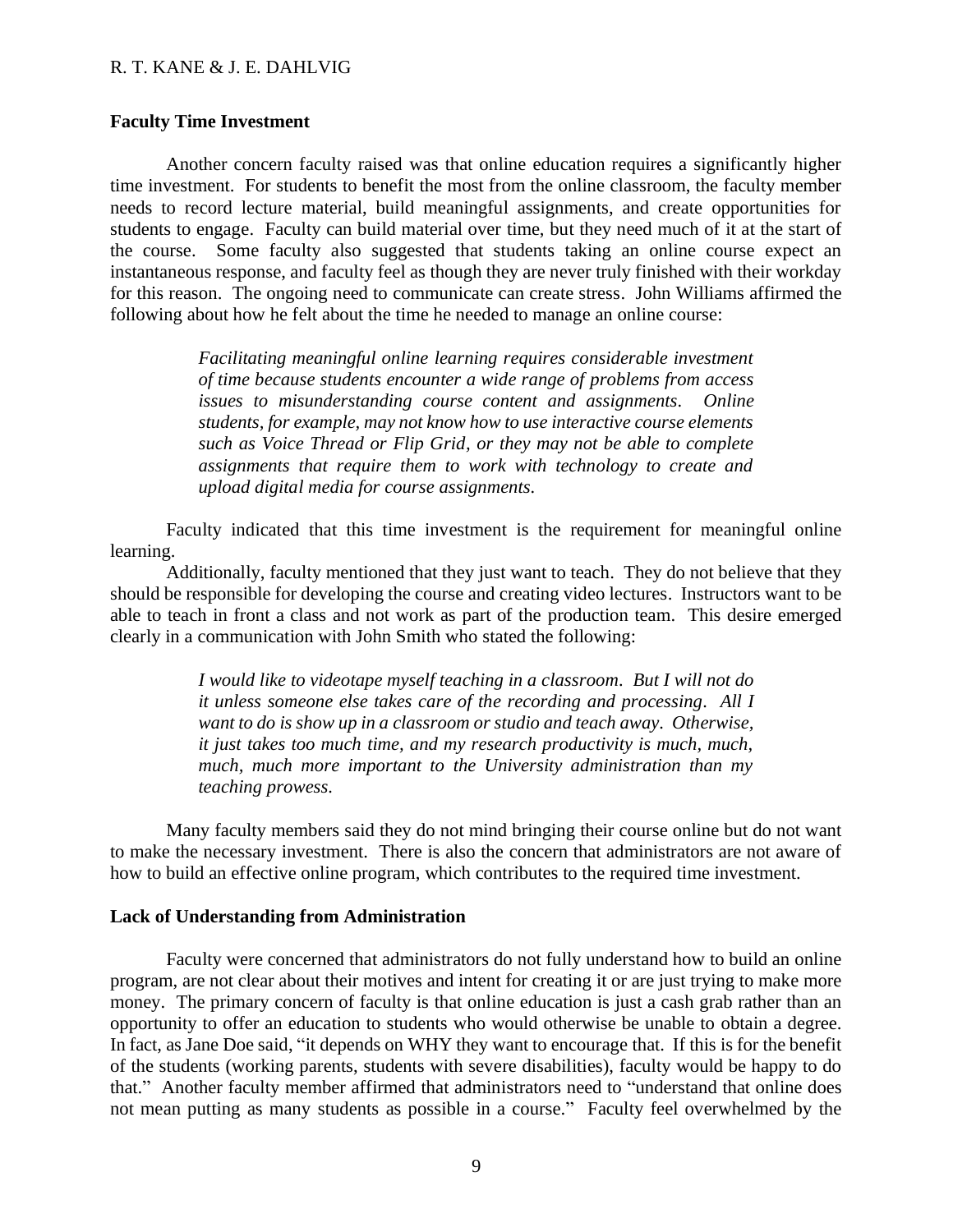number of students in an online course and overenrolling of students, which reduces the amount of individual time an instructor can spend with each student.

Another finding was that faculty believed that administration was not confident in its decisions. Institutions either need to fully adopt online education or to stick to their traditional programs. One faculty member indicated that administration should "either make it mandatory or not. Make a decision and stick by that decision, whatever the fallout and ramifications may be." He then added:

> *Furthermore, if you go towards an online environment of all classes including lab classes, lab fees will need to be revisited and either drastically reduced or eliminated. This is a substantial revenue stream for [the university] and the academic units that teach these types of classes.*

There seems to be a lack of research and understanding on what makes a successful online program on the part of administration.

Without communication from administration as to how they intend to implement online education, there is little faith in the online program at the institution. One faculty member stated:

> *While it depends on the course being offered, I think the true dichotomy in teaching is not in-person vs. online, it's whether or not the instructor decides to invest time and effort in a quality course. Although some courses can't be delivered digitally (e.g., field-based courses), instructors can deliver quality content in any medium.*

Jeremiah's perspective highlights that the issue is with the instructor's mindset and the design of the course, rather than whether the course is online or face-to-face. Online delivery alone should not influence whether the course provides a quality experience. Another faculty member confirmed this point:

> *With synchronous instruction, meetings, discussions, and problem-solving sessions, online students have equivalent experiences [to] students in faceto-face courses. Online courses allow students to focus more on content and less on classroom antics, side bar conversations, and off-task behaviors.*

Finally, Michael Smith made a strong point by stating that "most faculty are resistant to learning how to teach well online" and that "I think online learning environments have great potential in theory, but in practice often that potential is not realized." Again, this highlights an issue with mindset rather than with online education.

This study has helped to identify some of the reasons why faculty are resistant or even hesitant to adopt online higher education. These concerns fall into three separate categories: the quality of the instruction that institutions offer to students, the time necessary to create and facilitate an online course, and administration's lack of communication and understanding of the value of online education. Faculty are receptive to the idea of online education but do not think the institution is handling the adoption of online education appropriately, which will cause students to suffer in the long term.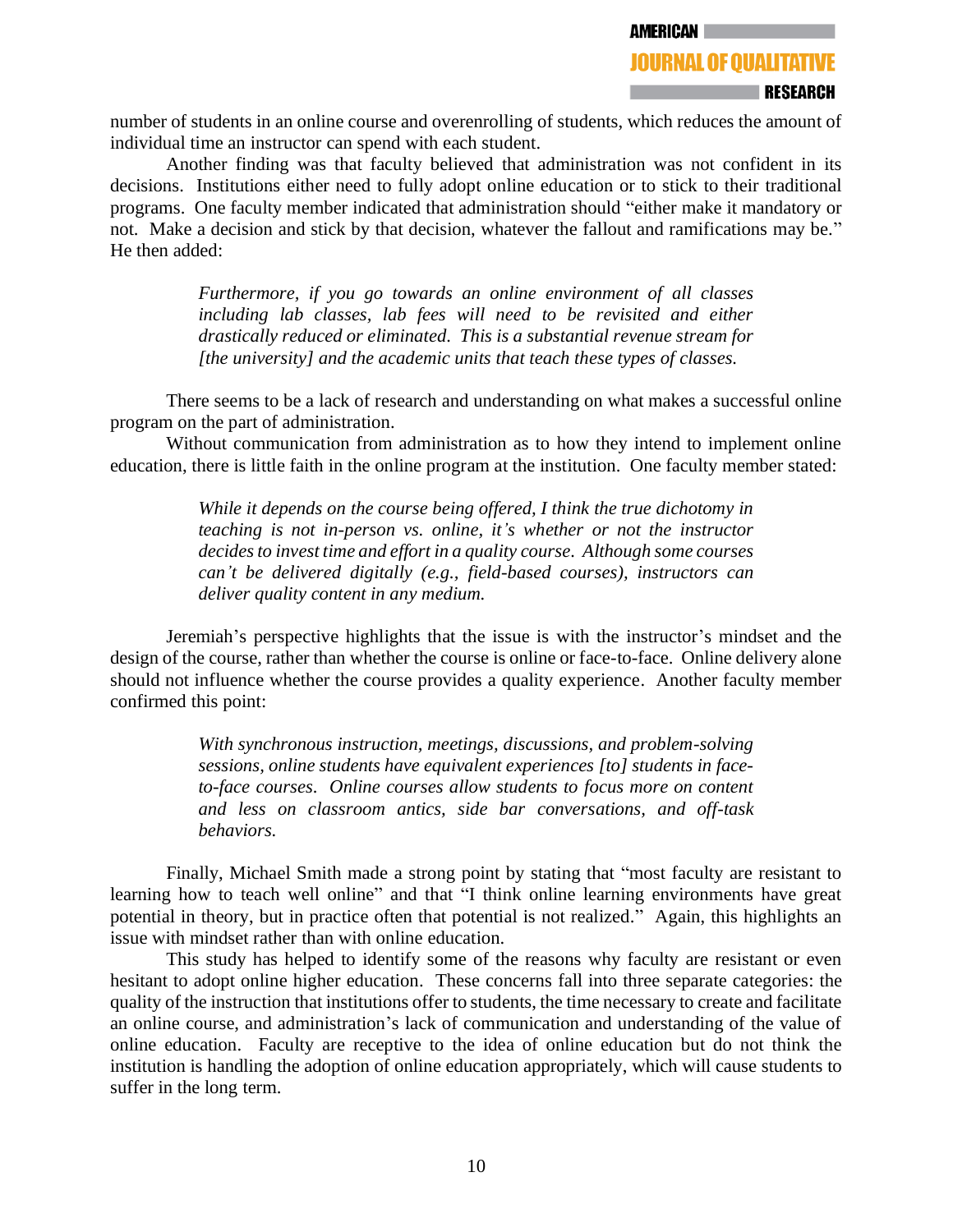## **Discussion**

The purpose of this study was to identify how faculty perceive online education and how those perceptions influenced their willingness to move to an online teaching modality. If faculty believe that online education at the institution does not have any benefit other than to generate more money for the institution, then resistance is likely as there is no sense of urgency. These faculty see the potential of online learning in theory, but do not agree with how the institution is implementing it. Institutions are using online education to generate more revenue, especially during a pandemic, but that does not mean that it is without benefit for students (Open Education Database, 2018). Online education can eliminate or minimize barriers to obtaining a degree, such as personal and social obligations that would not allow students to go to a campus at a scheduled time. This requires that faculty members believe that the online channel is an acceptable means of delivering an education to students and may even be beneficial for those who are easily distracted. The problem seems to be at the institutional level.

This challenging mindset is likely a result of lacking a sense of urgency regarding the change. According to Kotter's (2014) theory of change, change will only occur if there is a sense of urgency. Based on the interviews and surveys, faculty did not see a firm stance on the issue from administrators, and this was concerning. One faculty member expressed his frustrations stating that administrators need to "either make it mandatory or not. Make a decision and stick by that decision, whatever the fallout and ramifications may be." Faculty received mixed messages from the school about the role and purpose of online education, and they did not see online education as truly part of the program. Additionally, faculty indicated that they valued data and reasoning as to why the institution needs online education. Six faculty members suggested that the institution might evaluate student demands and whether they would like to see a more robust online program. This could create a sense of urgency if the faculty are student-focused.

In addition to communicating why there is a need for online education, removing barriers and generating short-term wins can help to change the opinion of faculty who do not believe that online education will provide a quality experience for students (Kezar, 2014). In response to questions on what administration can do to help to eliminate these barriers, one faculty member suggested that the institution simply needs to "provide better technology, hardware and software. Much of the equipment is not appropriate, and most faculty have no clue on the software available to them." More than 20 faculty members out of the 163 surveyed echoed this concern, indicating that they did not have proper training on the hardware and software available to them or did not know what they even had available.

Proving to faculty that online education can be as effective as a traditional classroom can help to reduce or even eliminate the stigma caused by lower quality institutions and diploma mills. There is plenty of research showing that online education is an effective model and, as proven above, faculty believe that it is effective. The issue is how the institution is delivering.

Kezar's (2014) model for change has made it clear that higher education, more than ever before, is changing rapidly, and that failing to adopt changes can result in the institution falling behind its competitors. Research has highlighted the demand for online delivery as one of the fastest growing sectors in higher education (Community College of Aurora, n.d.; Erstad, 2017). This has become truer in 2020, due to COVID-19 forcing many institutions to go entirely online. Faculty perceptions of online education at the institution under study are that it is an effective modality when executed properly. However, currently, faculty participating in this study had no faith in the administration and did not see it as an effective means of delivering an education at the institution.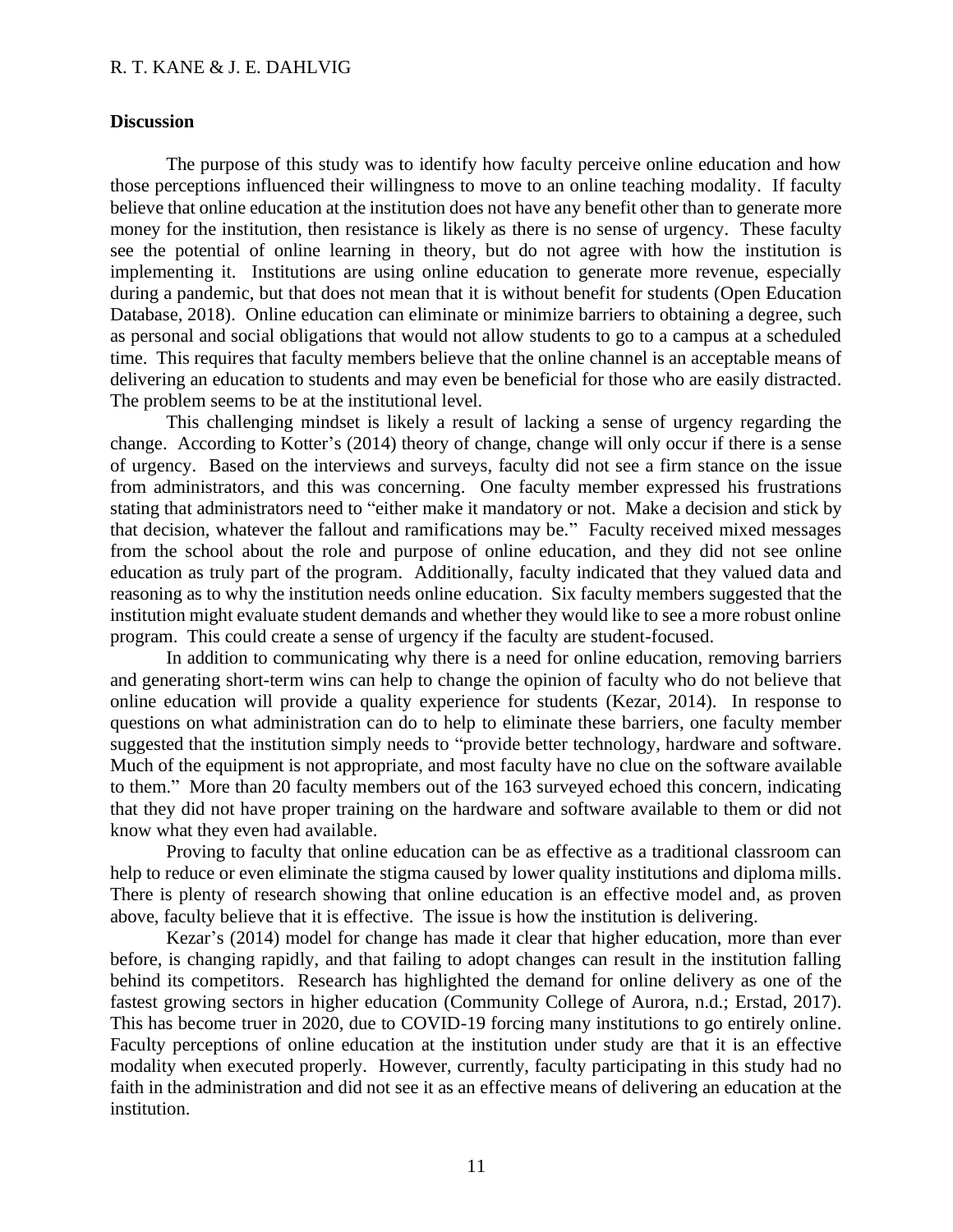## **Recommendations**

Evidence supports the notion that online education is necessary for the future viability of even the most successful post-secondary institutions (Green & Wagner, 2011; Paris, 2011). Because of the noted benefits of online education, academic leaders need to identify strategies to promote greater acceptance of this paradigm among traditional faculty (Baltaru & Soysal, 2017). The institution should fully commit to online learning and explain the need for it based on Kotter's theory. Faculty are willing to put in the effort if they know it will be a quality program that is for the benefit of students. They also want to know that the program will be of high quality and that it will address academic integrity issues. Communication is key. Additionally, administrators should offer faculty financial incentives for developing their course in an online format. There is a considerable time investment involved in creating an online class. Nearly all faculty members who participated in the interviews wished that some sort of incentive existed, as they did not feel the compensation was representative of the time they spent developing an online class. Finally, faculty noted several ways that administrators could increase the acceptance of online education. Based on the findings, administrators should be more transparent with faculty about why they want to adopt an online program and take the time to understand what makes a quality online program. Moreover, institutions should offer training and information to administration on online education and how to lead online programs into the future.

The findings provide clear recommendations on how to correct the issues expressed by the faculty who participated. However, more can be done to provide a quality experience for students. The quality of online education is the primary concern of faculty, so everything that can be done should be done. Many of the recommendations presented by faculty focus on teaching students but not helping students to learn. Teaching occurs when we communicate ideas, concepts, models, and theories to others such as through lecture material. Learning is the acquisition of new information or an expansion of an existing body of knowledge. Teaching does not guarantee learning and learning can occur outside teaching. Implementing new technology and varying course structure can help to facilitate student learning and improve the quality of the program.

The online environment is an opportunity to get innovative. Most online courses at the institution are built around text-based communications and writing papers. This can quickly become mundane and repetitive for students and cause them to lose interest in the material. This is when learning stops. Faculty should be introduced to new tools and technologies that they can implement in their classroom to help make the course more fun, interactive, and engaging for students. Faculty members can then work with an instructional designer to incorporate these elements into their classes and to ensure that all accessibility requirements are met.

Varying the structure of the course is another way to keep students engaged and learning. A quality online program is not just about delivering the material, it is about delivering the material effectively and efficiently. There is value in consistency but, again, students tend to lose interest when everything feels the same. When they enter a new course, it should feel like a new course, not a duplicate of the previous course with different content. This may require additional time in the development process, but if faculty are truly focused on students, as mentioned in the surveys, then they would want to spend this extra time to ensure the course provides the best possible experience.

The Coronavirus pandemic highlights the need for institutions to have an online course plan ready in the event that the institution is not able to hold seated classes. Other events and disasters can force similar situations, and online education removes all physical barriers and boundaries. Less than 5% of traditional college budgets are dedicated to technology and online course development (Gallagher & Palmer, 2020).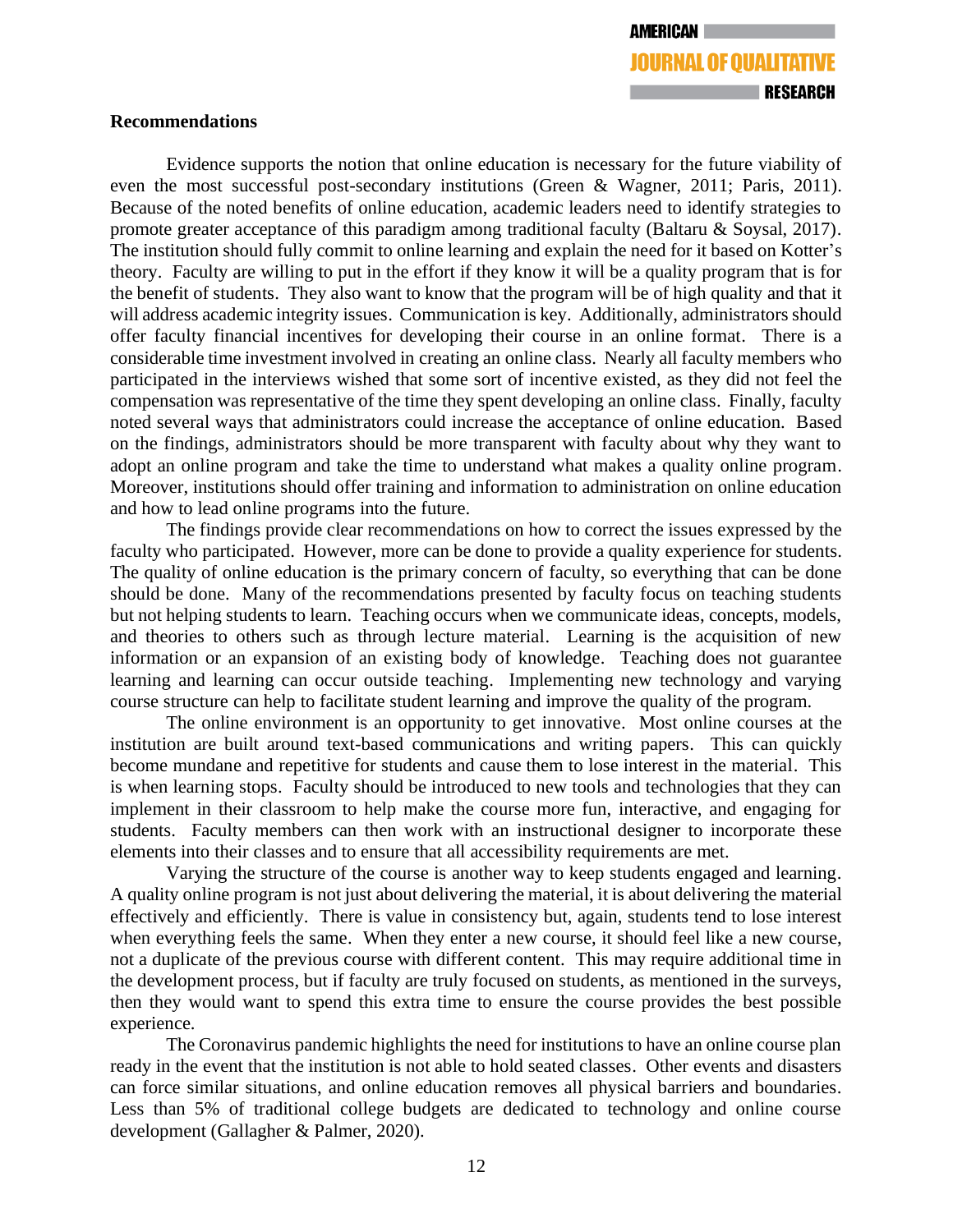The growth of online education is significant and is unlikely to slow down, as it is more convenient for students, offers an opportunity for institutional growth, and allows for the enrollment of students who would otherwise be unable to access higher education opportunities (Open Education Database, 2018). The future growth of traditional institutions requires that faculty teach online courses and support the institution's online program. Leadership needs to recognize and support faculty if it hopes to become successful in the online environment.

### **Limitations and Further Research**

This topic requires a considerable amount of additional research. The present study evaluated a single institution, which provides insight into how its own faculty perceive online higher education. While these strategies may be applicable to other institutions, there are potentially other reasons and points of resistance that other researchers could study.

Another point of consideration is that the interviews with faculty took place at the start of the COVID-19 pandemic when the institution had introduced online education, which faculty perceived as a suddenly forced policy. As time goes on, faculty perspectives could change as they become more familiar with the online environment and administrators become more comfortable with leading in an online world.

In summary, online education has been in the spotlight since the 1990s and will continue to be a topic of discussion for years to come. It can be an effective way to deliver an education to students, but only if the necessary time is spent building an effective online program. Faculty members do not want to put their time and resources into a program that they see as a cash grab rather than something that will help students to be successful and to meet their needs in the long term. It is up to administration to put its best foot forward, communicate the need for an online program, and work with faculty members to produce something that will benefit all students.

### **References**

- Archibald, C. (2017). Reflection: Lessons learned from teaching online in undergraduate programs. *ABNF Journal, 28*(4), 114-118.
- Arenas-Gaitan, J., Rondan-Cataluna, J., & Ramirez-Correa, P. E. (2010). *Gender influence in perception and adoption of e-learning platforms*. http://www.wseas.us/elibrary/conferences/2010/Faro/DNCOCO/DNCOCO-04.pdf
- Baltaru, R., & Soysal, Y. (2017). *Administrators in higher education: Organizational expansion in a transforming institution*. https://www.researchgate.net/publication/320986783\_Administrators\_in\_higher\_educatio n\_organizational\_expansion\_in\_a\_transforming\_institution
- Baxter, P., & Jack, S. (2008). *Qualitative case study methodology: Study design and implementation for novice researchers*. https://nsuworks.nova.edu/tqr/vol13/iss4/2/
- Bridges, W. (2009). *Managing transitions: Making the most of change* (3rd ed.). DaCapo Press.
- Brooks, C., & Pomerantz, J. (2017). *ECAR Study of undergraduate students and information technology, 2017*. https://library.educause.edu/resources/2017/10/ecar-study-ofundergraduate-students-and-information-technology-2017
- Burke, L. (2020). *Colleges end in-person instruction early due to COVID-19 spread*. https://www.insidehighered.com/news/2020/11/17/colleges-end-person-instruction-earlydue-covid-19-spread
- Community College of Aurora. (n.d.). *Benefits of online education*. https://www.ccaurora.edu/programs-classes/online-learning/benefits-online-education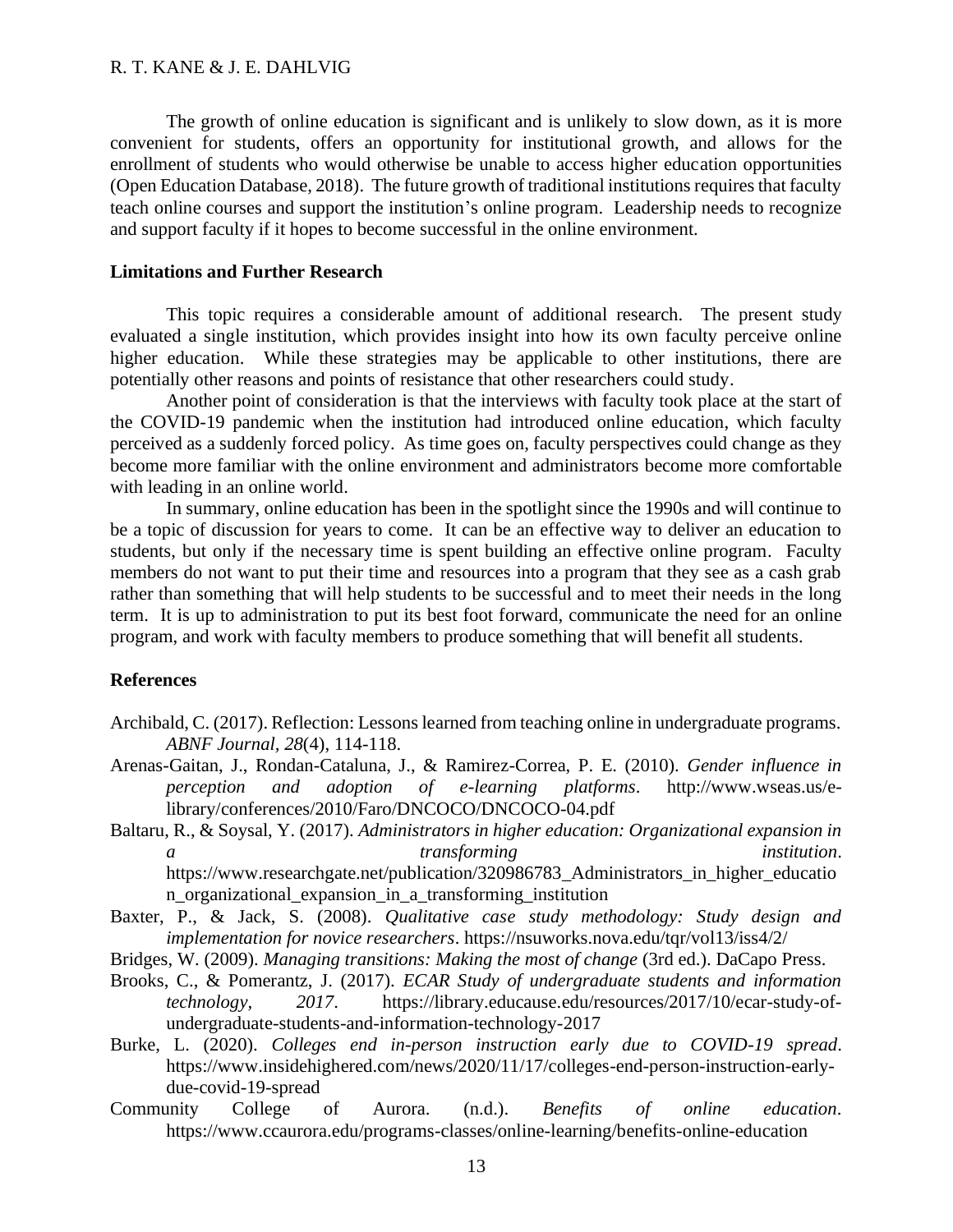**JOURNAL OF QUALITATIVE** 

**EXPRESEARCH** 

Dahlvig, J. (2017). *Leading for the common good: Positive leadership for change*.

- Erstad, W. (2017). *Online vs. traditional education: What you need to know*. https://www.rasmussen.edu/student-experience/college-life/online-vs-traditionaleducation-answer-never-expected/
- Fain, P. (2019). *Takedown of online education*. https://www.insidehighered.com/digitallearning/article/2019/01/16/online-learning-fails-deliver-finds-report-aimed-discouraging
- Flowers, J., & Baltzer, H. (2006). *Hiring technical education faculty: Vacancies, criteria, and attitudes toward online doctoral degrees*. https://scholar.lib.vt.edu/ejournals/JITE/v43n3/pdf/flowers.pdf
- Gallagher, S., & Palmer, J. (2020). The pandemic pushed universities online. The change was long overdue. *Harvard Business Review*. https://hbr.org/2020/09/the-pandemic-pusheduniversities-online-the-change-was-long-overdue
- Green, K. C., & Wagner, E. (2011). *Online education: Where is it going? What should boards know?* https://www.agb.org/trusteeship/2011/januaryfebruary/online-education-where-isit-going-what-should-boards-know
- Kezar, A. (2014). *How colleges change: Understanding, leading, and enacting change*. Routledge.
- Khalil, S. M. (2013). From resistance to acceptance and use of technology in academia. *Open Praxis, 5*(2), 151-163.
- Kotter, J. (1995). Leading change: Why transformation efforts fail. *Harvard Business Review*. https://hbr.org/1995/05/leading-change-why-transformation-efforts-fail-2
- Kotter, J. (2014). Accelerate: Building strategic agility for a faster-moving world. *Harvard Business Review*. https://hbr.org/2014/04/accelerate-building-strategic-agility-for-a-fastermoving-world
- Kotter, J., & Schlesinger, L. (2008). Choosing strategies for change. *Harvard Business Review*. https://hbr.org/2008/07/choosing-strategies-for-change
- Lloyd, S. A., Byrne, M. M., & McCoy, T. S. (2012). Faculty-perceived barriers of online education. *Journal of Online Learning and Teaching, 8*(1), 1-12. http://jolt.merlot.org/vol8no1/lloyd\_0312.pdf
- NCES. (2020). *Distance learning statistics*. https://nces.ed.gov/fastfacts/display.asp?id=80
- Online Learning Consortium. (2014). *2014 survey of online learning grade level: Tracking online education in the United States*. https://onlinelearningconsortium.org/read/survey-reports-2014
- Online Learning Consortium. (2017). *The Distance Education Enrollment Report 2017*. https://onlinelearningconsortium.org/read/digital-learning-compass-distance-educationenrollment-report-2017/
- Open Education Database. (2018). *7 Advantages to taking online classes: OEDb*. https://oedb.org/ilibrarian/10-advantages-to-taking-online-classes/
- Paris, D. (2011). *The last artisans? Traditional and future faculty roles*. https://www.aacu.org/publications-research/periodicals/last-artisans-traditional-andfuture-faculty-roles
- Saldana, J. (2008). *Codes and coding*. https://www.sagepub.com/sites/default/files/upmbinaries/24614\_01\_Saldana\_Ch\_01.pdf
- Shenton, A. (2004). *Strategies for ensuring trustworthiness in qualitative research projects*. https://www.researchgate.net/publication/228708239 Strategies for Ensuring Trustwort hiness in Qualitative Research Projects
- Sibley, K., & Whitaker, R. (2015). *Engaging faculty in online education*. https://er.educause.edu/articles/2015/3/engaging-faculty-in-online-education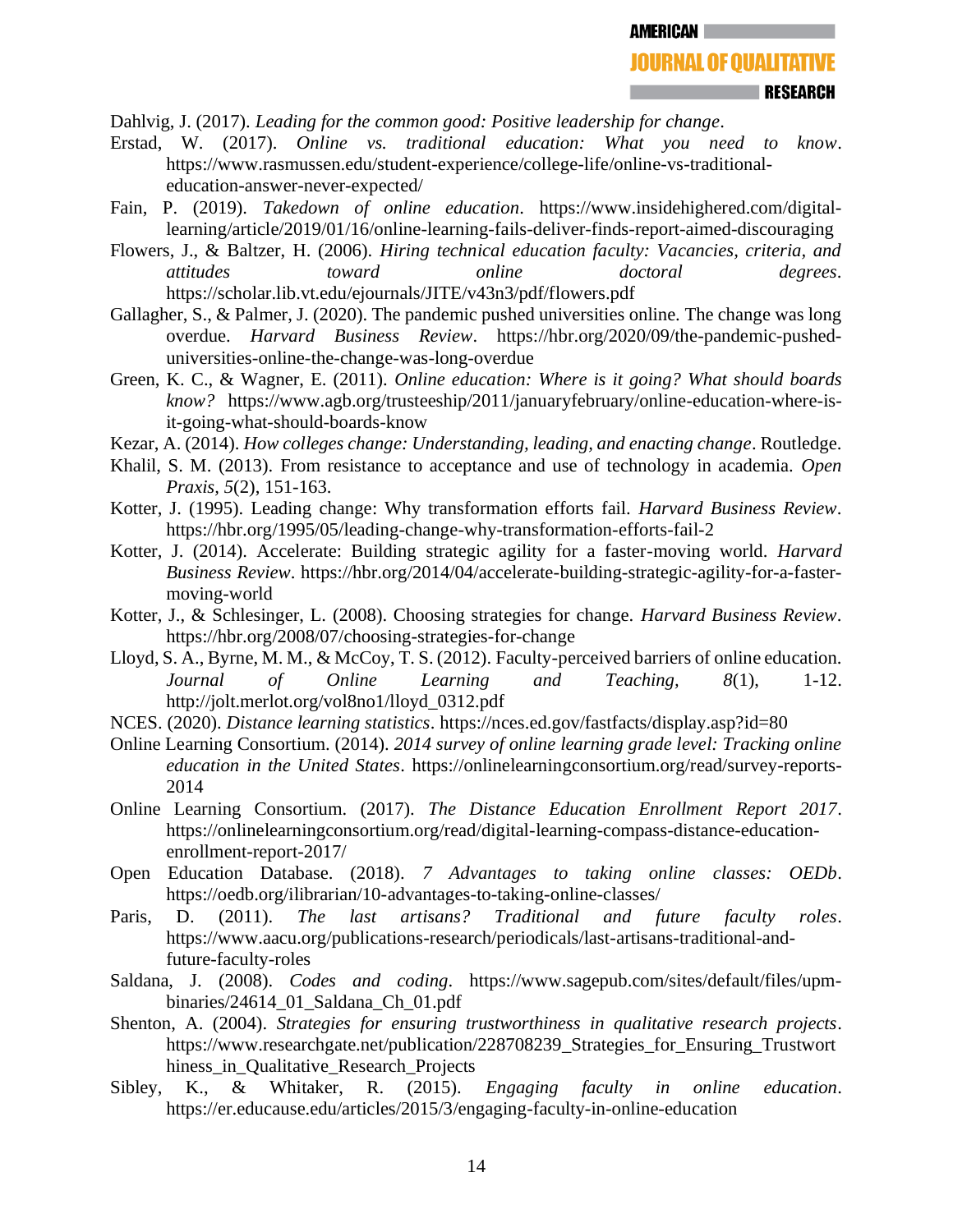Ubell, R. (2020). How online education went from teaching reform to economic necessity for colleges. *EdSurge News*. https://www.edsurge.com/news/2020-03-05-how-onlineeducation-went-from-teaching-reform-to-economic-necessity-for-colleges

Yin, R. K. (2003). Case study research: Design and methods. Sage.

## **Notes on Contributors**

*Todd Kane* has over thirteen years of experience in online higher education ranging from traditional institutions to entirely asynchronous programs. In this capacity, Todd has served as an instructor, instructional designer, and in various administrative roles. Todd's primary research interests include online higher education, instructional design, and faculty development best practices. Todd has earned his EdD in Higher Education Leadership from Maryville. Todd is also a certified Peer Reviewer for Quality Matters wherein he evaluates courses against best practices in online higher education. Additionally, Todd has led the charge to help the courses that he has developed achieve this prestigious certification. Rkane1@maryville.edu.

*Dr. Dahlvig* conducts qualitative research in gender and higher education leadership and explores the experiences of minoritized people in particular organizational contexts. Dr. Dahlvig is passionate about positive psychology and positive organizational scholarship as a practical path forward in building effective leaders and cultures. As a former higher education administrator, her career spanned residence life, career services, service learning, campus security and dining, student activities, orientation, Title IX, and student conduct. [jdahlvig@maryville.edu.](mailto:jdahlvig@maryville.edu)

## **ORCID**

*Todd Kane,* <https://orcid.org/0000-0002-7020-7272> *Jolyn E. Dahlvig,* <https://orcid.org/0000-0002-3578-4656>

> *Manuscript received March 15, 2022 Final revision received April 10, 2022 Accepted April 18, 2022*